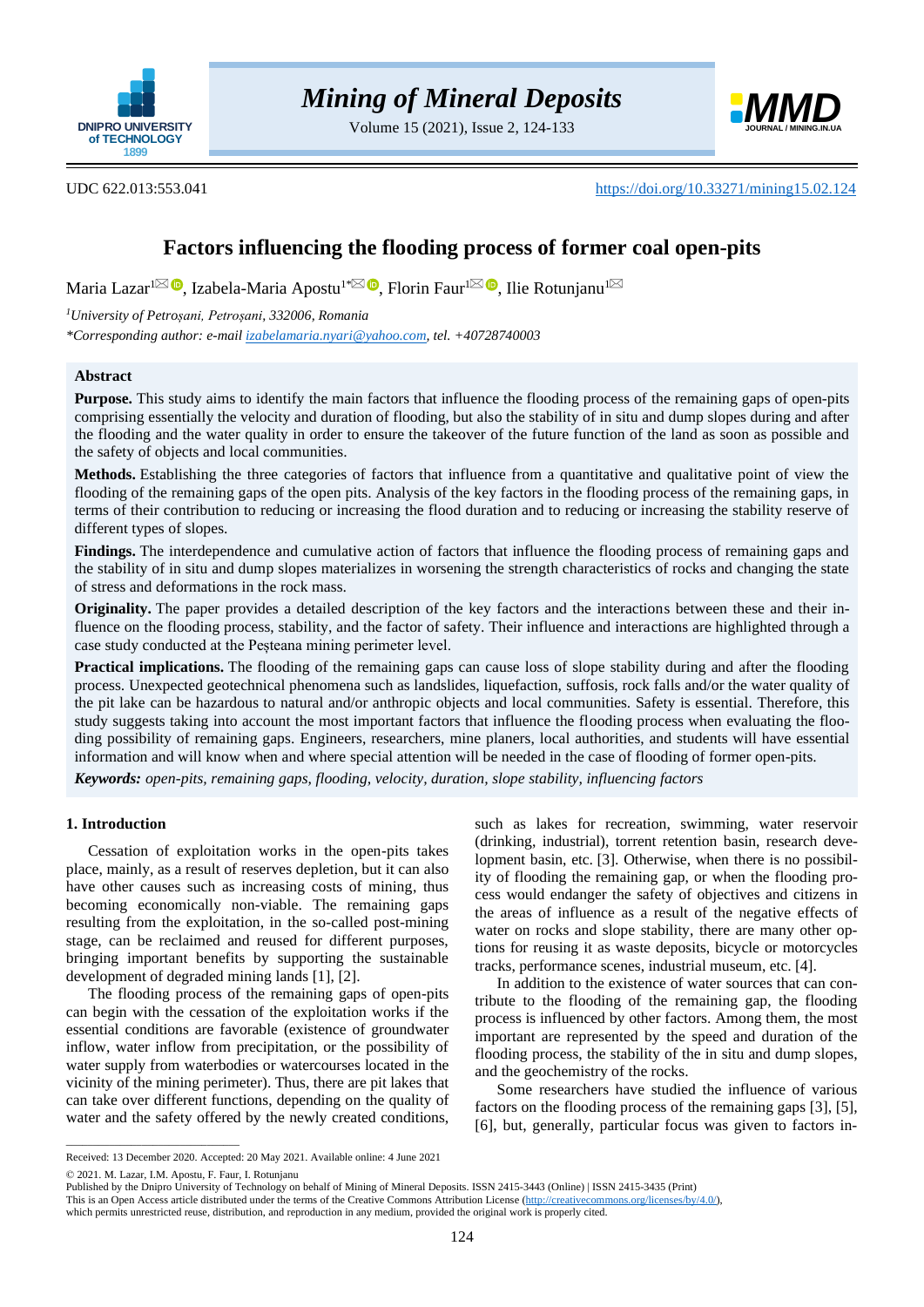fluencing slope stability [\[7\]](#page-8-6)[-\[10\].](#page-8-7) Therefore, in this paper, we aimed at identifying the most important factors influencing the flooding process taking into account both the factors influencing the speed and duration of this process and those influencing the stability of the slopes, as they cannot be neglected and safety must prevail.

## **2. Materials and methods**

According to the specialized literature [\[10\]](#page-8-7)[-\[17\],](#page-8-8) there are numerous factors that intervene in the flooding process. The main factors that influence the flooding process of the remaining gaps of open-pits were grouped into two categories:

1) factors influencing the velocity and duration of the flooding process;

2) factors influencing the stability of in situ and dump slopes during and after flooding the remaining gaps;

3)geochemistry of the rocks.

## **2.1. Factors influencing the velocity and duration of the flooding process**

The main hydrogeological factors that influence the velocity and duration of flooding process of the remaining gaps are:

– the presence of aquifer formations in the open-pits cover and the character of water resources;

– aquiferity of rocks (hydrogeological characteristics and flow conditions);

– hydrodynamic parameters of groundwater flow (*ΔH*, *ΔP*, *Icrt*, *Vcrt*, *Vadm*).

*The presence of aquifer formations.* The process of flooding the remaining gaps of open-pits by groundwater inflow is conditioned, first of all, by their existence and the possibility of their migration to these places.

The existence of groundwater is dependent on the presence of porous rocks, able to ensure both water storage and circulation. Geological formations capable of storing groundwater in rock pores and ensuring their circulation are called aquifer formations. Consequently, the process of natural flooding of the remaining gaps of the open-pits is dependent on the existence of aquifers in their cover or in the areas adjacent to the open-pits.

These can be in the form of aquifer layers (phreatic or captive), lenses, horizons, and complexes. Their existence is characteristic of the inferior coal deposits (lignite and brown coal).

The volume and inflow of groundwater is dependent on the extent and thickness of aquifers and the nature of water resources. Of particular importance are the dynamic resources, both through the possibilities of drainage and through the possibilities of regeneration in time and space.

Important dynamic inflows mean possibilities for faster flooding of gaps, but also stronger hydrodynamic currents, with a major influence on the formation of suffosis gaps and undermining of slopes by landslides phenomena. Consequently, the stability of the slopes of the remaining gaps may be affected under these conditions.

*The aquiferity of the rocks* influences the conditions of flow and drainage of groundwater and depends on the hydrogeological characteristics of the rocks [\[11\],](#page-8-9) [\[12\].](#page-8-10) From a granulometric point of view, aquifer rocks can show a significant variation, from dusty or clayey sands to coarse sands or mixtures of sands with gravels and boulders, depending on the tectonic cycle in which marine transgressions and regressions occurred [\[18\],](#page-9-0) [\[19\].](#page-9-1) Depending on this variability, to which are added the degree of compaction or cementation of

the rocks in the geological structure of the region, the size and volume of the pores vary, and the porosity can be closed or open, without or with groundwater circulation possibilities due to level or pressure differences between the supply or storage area and the drainage area [\[12\].](#page-8-10)

The aquiferity of the rocks and therefore the groundwater circulation is ensured by the existence of supracapillary pores  $(\phi > 0.508$  mm) and open type porosity, when the gravitational force due to the level difference is higher than the capillary forces or surface tensions created by water contact with the mineral skeleton of the rock.

The category of rocks with supercapillary pores includes all types of medium and coarse sands, where the water circulation is easy. In the category of fine-grained rocks (fine sands, clayey or dusty sands) the groundwater circulation is made in more difficult conditions and is conditioned especially by the existence of hydrostatic or hydrodynamic pressures.

*Hydrodynamic parameters*. Due to the low hydraulic gradients, the natural flow of groundwater through the aquifers takes place in a laminar regime. Changing the flow regime in transient or turbulent regime can occur only in the aquifer discharge area and over relatively short distances under the influence of hydrodynamic parameters of groundwater flow: level (*ΔH*) and pressure (*ΔP*) difference, hydraulic gradients (*I* și  $I_{crt}$ ) and flow rate ( $v_{crt}$  și  $v_{adm}$ ).

Level difference *ΔH* or pressure difference *ΔP* occur when the supply or accumulation area is at higher levels than the natural or artificial drainage area of the aquifer. By reporting the level difference *ΔH* on the flow direction at the distance (*L*) between the points (areas) to which the level difference is expressed, the hydraulic gradient (*I*) is obtained. The hydraulic gradient represents the analytical expression of the forces acting on the hydrodynamically active water (circulating water under the action of the gravitational field from areas with higher energy to areas with lower energy) [\[10\],](#page-8-7) [\[12\]](#page-8-10)[-\[15\].](#page-8-11)

The hydraulic gradient (*I*) in the case of the natural flow regime has low values  $(I \leq 0.1{\text -}0.2)$  and ensures the laminar flow, a regime that does not affect the granular rocks structure and the stability of the slopes, as the flow velocity is in the range of cm or mm/s, and the hydrodynamic pressure is very low. For sandy rocks, the transition to turbulent flow, which can affect the structure of the rocks and possibly the stability of the slopes, can occur when the groundwater flow velocity exceeds the critical velocity. In the case of aquifer sands, depending on their granulometry and porosity,  $v_{crt} = 0.2 - 1.2$ ∙*k*<sup>*f*</sup>, where  $k_f$  – the filtration coefficient in m/day or cm/s).

In order to avoid suffosis phenomena in the groundwater drainage areas, an admissible velocity  $v_{adm} \leq 0.8 v_{crt}$  is recommended [\[12\],](#page-8-10) [\[15\],](#page-8-11) [\[20\],](#page-9-2) which in the conditions of the remaining waters from the open-pit slopes is achievable as a result of the decrease of potential energy due to natural water drainage or dewatering works.

# **2.2. Factors influencing the stability of in situ and dump slopes during and after flooding of remaining gaps**

The main factors that influence the stability of artificial and natural slopes during and after flooding of remaining gaps can be grouped into 6 categories:

- geological and hydrogeological factors;
- natural mechanical and geomechanical factors;
- hydro-meteorological and climatic factors;
- anthropogenic (technogenic) factors;
- seismic factors;
- biotic factors.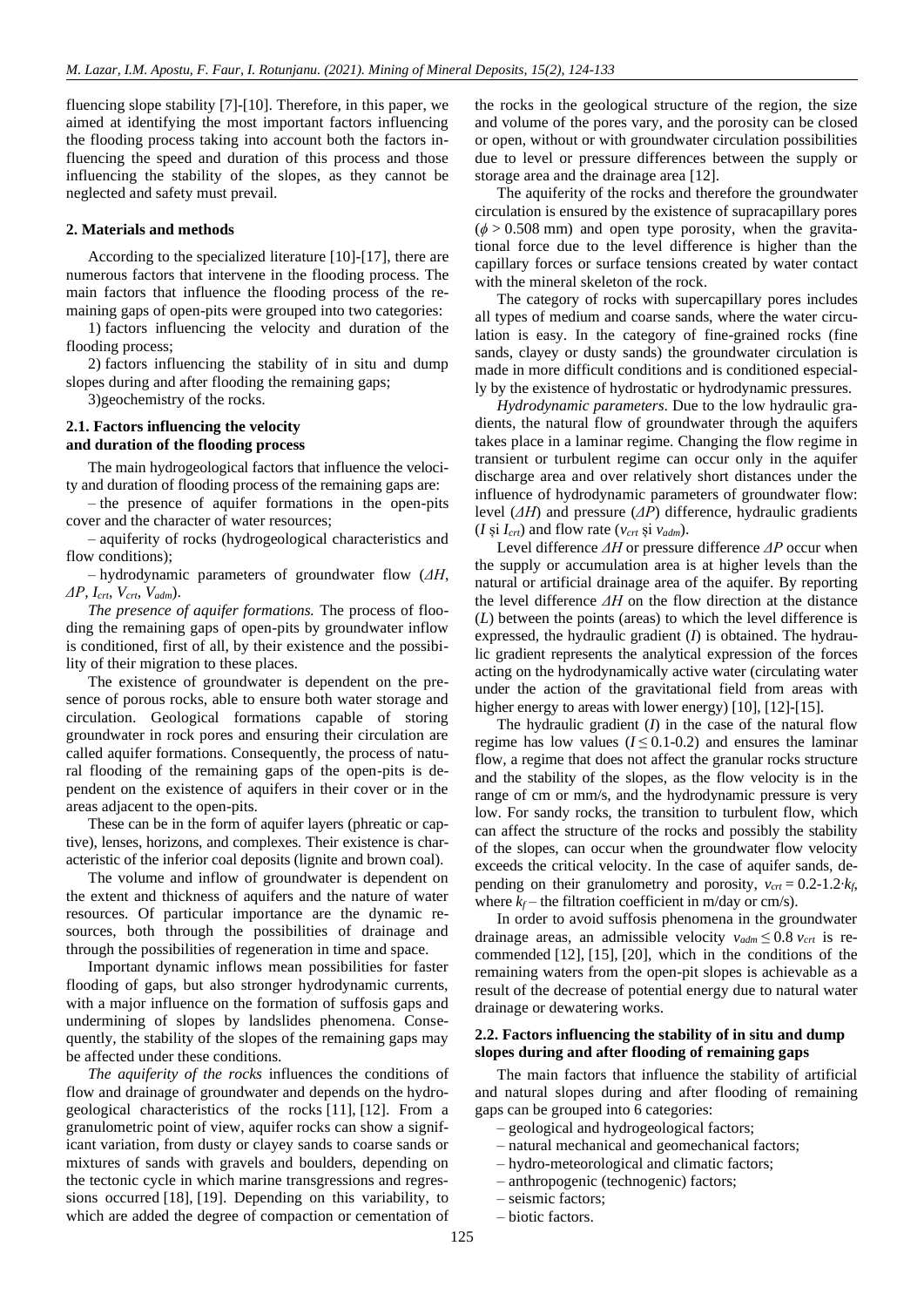*The geological factors* refer to the geological structure of the region, the nature of in situ rocks or of mixtures of rocks in dumps, the presence of contact or stratification surfaces, the presence of faults, cracks, fissures etc. All these represent surfaces of minimum resistance and, as a rule, they constitute potential sliding surfaces. The direction and inclination of layers and crack systems also have an important influence. If their slope coincides with the slope inclination, they may constitute potential slip surfaces.

It is necessary to determine the angle between the inclination of the layers/cracks and the inclination of the slope. The stability of a massif is maximum when the slope inclines in the opposite direction to the inclination of the layers or is perpendicular to the direction of the layers and decreases to a minimum value when the direction of the slope is parallel to the direction of the layers.

In the case of dumps, the nature and structure of the mixture of rocks intervene, as well as the way of twinning between the dumped material and the dump base or with the final slopes of the remaining gap.

*The hydrogeological factors* refer to the presence of aquifer formations in the rock structure. The presence of water in rocks influences the state of unitary efforts by variation of rocks humidity and modification of their geotechnical characteristics, manifestation of pore water pressure in saturation conditions, manifestation of hydrodynamic pressure in aquifers, manifestation of suffosis or liquefaction phenomena, etc.

In the case of mining perimeters intersecting aquifer formations, level variations occur in both phreatic and deep aquifers, being generally determined by the dewatering works performed and are influenced by the restoration capacity of the aquifer resources.

In the case of dumps, the hydrogeological factor is present only under the conditions of the formation of an aquifer structure during the construction of the dumps or their exploitation. During the flooding of the open-pits, phenomena of liquefaction of the dumped material may occur, especially when the sandy fraction predominates.

In the twinning areas of the inner dumps with the natural land, the natural drainage of the aquifer formations takes place. These waters (to which are added the rainwaters) accumulate in the body of the dump, and depending on the nature of the waste material, the drainage capacity of the dump water may be higher or lower.

Lack of drainage or reduced drainage possibilities determine the water level in the dump to raise. The accumulation of water in the dump body causes the volumetric weight of the rocks to increase, and the pore water pressure determines the worsening of the resistance characteristics of the rocks (decreasing the cohesion and the internal friction angle) by reducing the effective pressure on the sliding surface.

*Natural mechanical and geomechanical factors* refer to surface morphodynamic phenomena, dependent on the nature and strength characteristics of rocks. Natural mechanical factors are represented by the action of meteoric water, running or stagnant water and the action of atmospheric currents. These can cause erosion phenomena on slopes or at their base. Erosion can lead to the manifestation of landslides as a result of affecting the state of stress in the massif. Geomechanical factors are closely related to geological factors and refer to the structure and strength characteristics of rocks in the final slopes of open-pits or dumps. In order to carry out stability studies, retro-analyzes or predictions of landslides, it is necessary to take representative samples and analyze in detail the strength characteristics of rocks, so that their behavior can be analyzed under different stress conditions under the influence of different hydrometeorological, climatic or other factors.

*Hydrometeorological and climatic factors* refer to the presence and intensity of precipitation, freeze-thawing phenomena, temperature variations, the presence of drought, the phenomenon of contraction-swelling, etc.

Precipitation leads to an increase in the amount of water infiltrated into the soil and subsoil. As a result, the humidity of the rocks increases, the state of consistency of the weakly cohesive rocks can change, the volumetric weight increases, and in conditions of saturation of the granular rocks the pore water pressure and possibly the hydrodynamic pressure are manifested. All this leads to the reduction of the stability reserve of the massif.

The unfavorable influence of precipitation, by increasing the humidity of the rocks, by creating phreatic layers and the pore water pressure, is manifested especially in dumps where the disaggregated structure of the rock mixture facilitates water infiltration.

Groundwater level variations occur under the influence of hydrometeorological and climatic factors in extreme situations, with long-term rainfall alternating with dry periods. They mainly affect shallow aquifer formations and respectively, the dumps. In the case of deep aquifers, the climatic conditions of a region have an insignificant influence. Deep aquifers can be affected quantitatively and qualitatively only in case of long-lasting drought periods.

Freeze-thaw phenomena occur as a result of temperature variations. Water that enters the pores and cracks of rocks at low temperatures freezes and expands, increasing its volume by about 9%. The increase of the water volume as a result of the expansion, determines the manifestation of an additional pressure in the pores and cracks of the rocks, of over 2000 kN/m<sup>2</sup> [\[12\]](#page-8-10)[-\[14\],](#page-8-12) [\[20\],](#page-9-2) increasing the degree of cracking, under the action of which the states of tensions in their mass also change. Repeated freeze-thaw processes cause fragmentation and disaggregation of rocks, which worsens their strength characteristics.

Drought leads to the manifestation of extreme phenomena of rock contraction, and major problems occur in the case of clay rocks.

Clayey rocks show an important contraction-swelling potential due to humidity variations. They are part of the category of lands with high swellings and contractions. The increase or decrease of the thickness of the adsorbed water cover is always accompanied by an extension or contraction of the soil structure, by changing the distance between the particles, resulting in significant variations in volume, even for small variations of humidity.

*The anthropogenic factor* refers to the morphological, structural or resistance changes of the rocks, which appear as a result of the development of technological activities in the quarries (excavation, transport, dumping). These require substantial changes in shape, geometry, efforts and stresses, as well as deformations in the in situ massifs or in the dumps. The geometry of the final slopes of the remaining gaps is a key element in ensuring their stability under flooding conditions. Not complying with the designed geometrical elements of the slopes and systems of slopes, or the improper execution of excavation and dumping works, in the area of the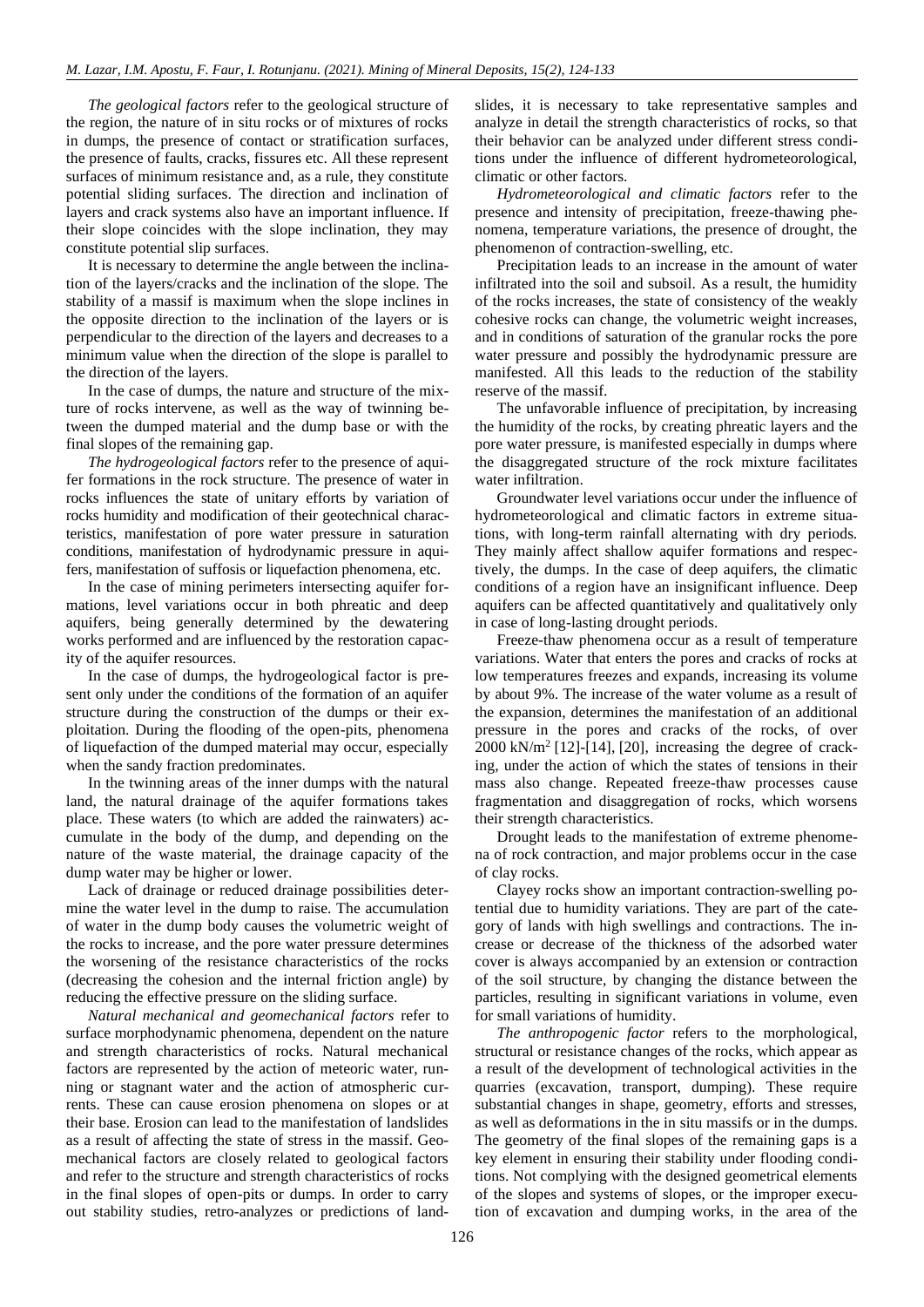remaining gaps, may be the cause of deformations or landslides in the flooded remaining gaps [\[12\]](#page-8-10)[-\[14\].](#page-8-12)

The remaining gaps are, most of the times, bordered on three sides by the final slopes of the open-pit and on one side by the slopes of the inner dump. Unlike the in-situ rocks the waste rocks in the dumps are loose rocks, whose strength has been affected by excavation, transport and dumping and has a higher risk of sliding under the influence of various external factors.

In the case of flooding of the remaining gaps of former open-pits, a great influence on the stability of the slopes has the dynamics of water accumulation, by varying water levels and especially by currents or waves that form under the influence of prevailing winds, or large tributaries or effluents. The erosive action of the waves, associated with the phenomenon of softening of the rocks in the slopes, can be other causes associated with the anthropogenic factor influencing the stability of the component rocks of the slopes.

*The seismic factor* is manifested in the case of earthquakes or seismic phenomena induced by the execution of controlled or uncontrolled explosions, vibrations produced by the operation and circulation of technological equipment and installations or high-capacity road and rail traffic.

Seismic forces are manifested as volume forces (in all directions), and of these vertical forces reduce the normal effective pressure on the sliding surface, and horizontal forces act as pushing forces having the most unfavorable effect on slopes stability [\[12\],](#page-8-10) [\[13\].](#page-8-13)

In the case of earthquakes, the loss of balance of slopes, followed by landslides, is not caused by a reduction in the shear strength of rocks, but an increase in landslide forces, which increase with the intensity of the earthquake.

The influence of vibrations must be perceived in terms of the sum effect of periodic repeated vibrations, which contribute to the reduction of rock strength. In the case of clayey rocks with high plasticity, under the influence of vibrations, they can pass into a thixotropic state, turning into a fluid mass, and after the cessation of vibrations the fluid acquires the properties of a gel [\[20\].](#page-9-2)

*The biotic factor* is dependent on the presence of vegetation on slopes, although it can lead to a negative effect due to the occurence of overloads, also has a positive influence on the stability of slopes of remaining gaps, as vegetation anchors the top soil, soft and hard rocks, prevents the manifestation of erosion phenomena, intercepts a part of the rainfall, captures the energy of raindrops, reduces the speed of surface runoff, behaves like a filter that prevents the transport of sediments, etc.

## **2.3. Geochemistry of the rocks**

The geochemistry of the rocks is the main factor affecting the water quality of a pit lake. The water of a pit lake can be of high quality, clean, fresh, but in some cases it is acidic, saline, or even toxic. Depending on the water quality of pit lakes opportunities or, on the contrary, risks to local communities and ecosystems could arise.

Large scale dewatering during the mining activities and long-term oxidation of minerals conducts to chemical reactions and contamination of water with sulphates, heavy metals, and other elements. In the case of open-pits, two types of minerals exist depending on the stage of mining:

– primary minerals such as silicates, sulphides, and carbonates that exist prior to open-pit mining exploitation;

– secondary minerals such as carbonates, oxides, hydroxides, and sulphates of iron, aluminium, manganese, calcium, and other elements as a result of exposure of rocks to atmospheric conditions [\[17\].](#page-8-8)

Strongly acidic waters represent the main problem related to the water quality in former coal pit lakes in case of their flooding. Pyrite oxidation processes are the most critical concerning to the final water quality.

#### **3. Results and discussions**

A total of 10 factors that influence the flooding process of remaining gaps of open-pits were taken into account and a study was conducted on the case of Peșteana mining perimeter located in Romania to evaluate their influences in a concrete case.

## **3.1. The presence of aquifer formations in the openpits cover and the character of water resources**

From a hydrogeological point of view, in the area of the Peșteana mining perimeter (South Peșteana and North Peșteana) the aquifer formations are divided into:

- phreatic aquifers;
- captive aquifers with free level;

– captive aquifers with water under pressure, with ascending or artesian character.

The phreatic aquifer horizon is located in the Quaternary alluvial deposits form the meadow and the lower terraces of the Jiu Valley. This horizon is very well developed in the South and North Peşteana mining perimeters, being located in the Jiu river meadow. Captive aquifer horizons are located in the intercalations and sandbanks from the base and roof of the lignite layers. Hydrogeological exploration boreholes have highlighted several deep aquifer horizons with variable flows due to the granulometric constitution of the sands. The aquifer horizons do not have a continuous spread, their lentiliform character being highlighted by different studies [\[18\],](#page-9-0) [\[19\].](#page-9-1)

The groundwater bodies developed in the area are "Groundwater body – code ROJI05 – Meadow and terraces of Jiu river" and "Deep groundwater body from the Pliocene formations – code ROJI07" (Fig. 1).



## *Figure 1. Delimitation of groundwater bodies within the Jiu Water Basin Administration [\[18\],](#page-9-0) [\[19\]](#page-9-1)*

The thickness of the alluvial deposits in the South Peşteana perimeter varies between 3.75-19 m. The thickness of the aquifer layers located in the roof of the XII lignite layer varies between 2-15 m and of the aquifer located between X-XII lignite layers is developed in the form of lenses with thicknesses of 2.5-6.5 m, rarely up to 10-12 m.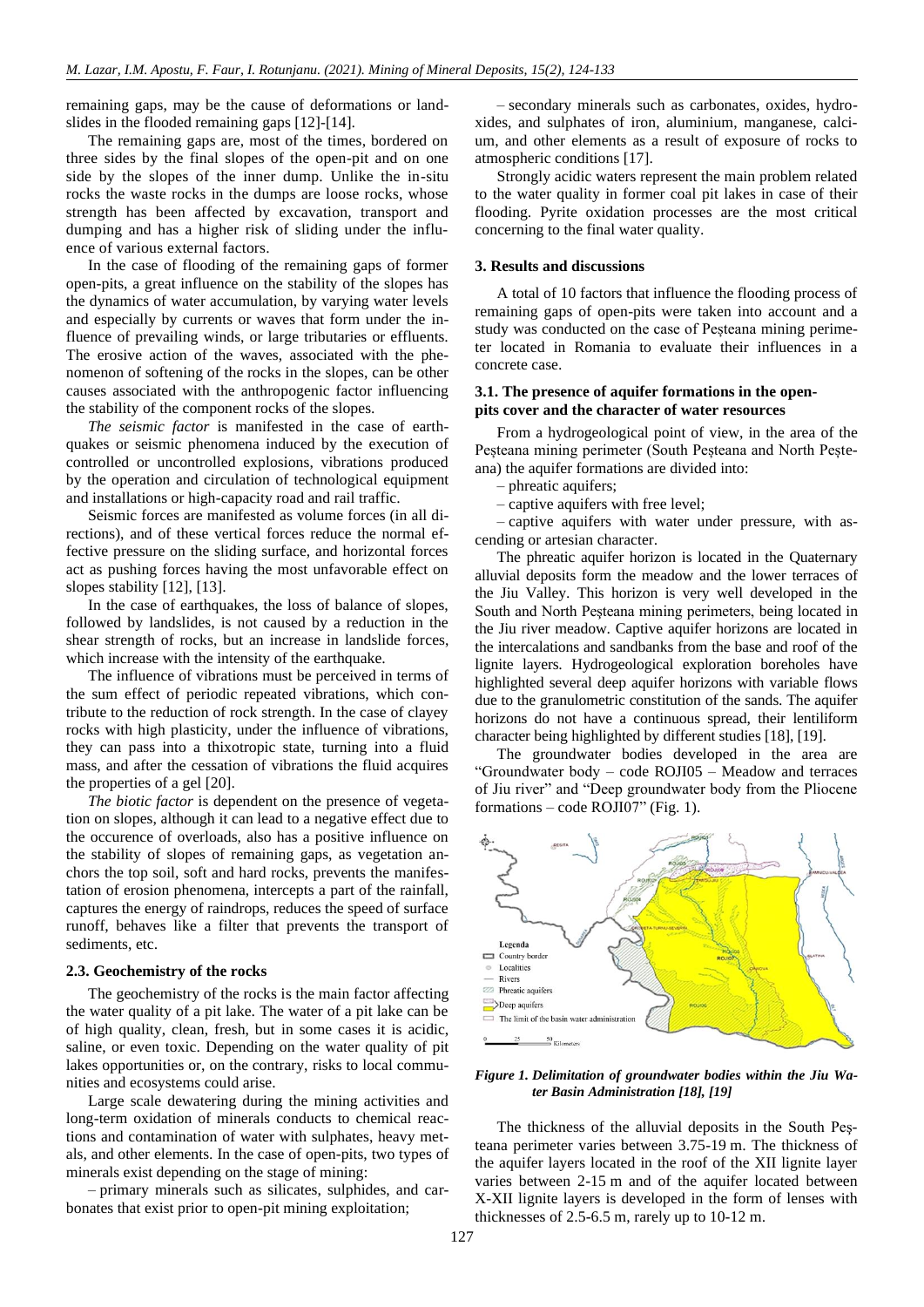Significant inflows of water from aquifers, Jiu River, rainfall, have contributed to the flooding of the remaining gap of the South Pesteana open-pit. South Pesteana open-pit is flooded in a proportion of 70-80%, and the water level is maintained at the current level through the pumping stations to prevent the flooding of the  $II<sup>nd</sup>$  step of the inner dump where the exploitation equipments are deposited.

According to the studies carried out, in the case of North Pesteana open-pit we meet the same hydrogeological conditions. Based on this and other aspects such as the short distance between the two open-pits, similar hydrological and hydrographic conditions, etc., it is forecasted that the flooding of the North Pesteana open-pit will take place naturally, in an acceptable period of time.

In the case of the South Pesteana open-pit, during flooding, only the water level in the lake was monitored. Following the visual analysis performed in the field, no possible changes were observed such as negative geotechnical phenomena. The situation of the submerged slopes is unknown, but it is certain that no large-scale geotechnical phenomena have taken place. In the case of the North Pesteana open-pit, areas of pluvial erosion, cracks, fissures, superficial landslides and suffosis phenomena were observed. These areas may be areas of minimal resistance favoring the manifestation of the sliding phenomena of large scale.

## **3.2. Aquiferity of rocks (hydrogeological characteristics and flow conditions)**

The waste material resulted from the exploitation of lignite in the Pesteana perimeter consists of clays, sands, dust, marls, gravels and boulders, as well as mixtures from these rocks. These types of rocks are rocks with open porosity through which water circulates gravitationally (in the case of sands, gravels and boulders) or under pressure (in the case of clays, marls).

In Figure 2 are presented 2 stratigraphic columns representative for the North Peșteana perimeter, and in Table 1 are centralized the thickness of the waste rocks depending on their nature.



*Figure 2. Stratigraphic columns representative for the North Peșteana perimeter [\[20\]:](#page-9-2) (a) section S1; (b) geotechnical borehole F4*

The large thickness of the aquifer layers (sandy rocks, gravels and boulders) is observed. The large variation of the flow parameters within the Peşteana perimeter confirms the high heterogeneity of the granulometry (especially in the case of alluvial deposits), which sometimes indicates a high aquiferity [\[18\],](#page-9-0) [\[19\].](#page-9-1)

| Geotechnical<br>borehole | <b>Borehole</b><br>depth, m | Cumulative<br>thickness | Gravel,<br>boulders | Sands  | Clays  | Marls | Vegetal soil |
|--------------------------|-----------------------------|-------------------------|---------------------|--------|--------|-------|--------------|
|                          |                             | (excluding lignite), m  | Thickness, m        |        |        |       |              |
| S <sub>1</sub>           | 50.88                       | 44.61                   | 0.00                | 25.82  | 11.50  | 6.60  | 0.69         |
| F1                       | 49.32                       | 44.29                   | 0.00                | 32.32  | 7.25   | 4.32  | 0.40         |
| F <sub>2</sub>           | 46.24                       | 42.45                   | 0.00                | 26.46  | 11.03  | 4.56  | 0.40         |
| F3                       | 54.20                       | 42.89                   | 10.01               | 26.57  | 1.14   | 4.76  | 0.40         |
| S <sub>2</sub>           | 58.00                       | 48.28                   | 4.40                | 22.97  | 14.46  | 6.05  | 0.40         |
| F <sub>4</sub>           | 63.96                       | 56.94                   | 0.00                | 17.49  | 29.03  | 10.02 | 0.40         |
| S <sub>3</sub>           | 60.28                       | 56.98                   | 9.68                | 16.82  | 24.15  | 5.75  | 0.57         |
| F <sub>5</sub>           | 39.76                       | 37.42                   | 8.44                | 19.33  | 6.22   | 2.84  | 0.60         |
| F6                       | 19.48                       | 18.10                   | 5.95                | —      | 6.39   | 4.96  | 0.80         |
| Total                    | 442.120                     | 391.96                  | 38.48               | 187.79 | 111.16 | 49.86 | 4.66         |

*Table 1. The thickness of the waste rocks depending on their nature*

# **3.3. Hydrodynamic parameters of groundwater flow**  $(AH, AP, I_{crt}, V_{crt}, V_{adm})$

In the South Peșteana mining perimeter no suffosis phenomena were recorded as a result of exceeding the critical speed of groundwater flow, neither during the exploitation period, nor during the flooding of the remaining gap.

Instead, in the North Peşteana perimeter several suffosis zones were reported (in the interval of layers VII-VIII of lignite, on the slopes of the  $III<sup>rd</sup>$  and IV<sup>th</sup> steps of the open-pit (Figs. 3 and 4), which during the exploitation are eliminated as the work front advances, but during the flooding it is possible to cause a number of geotechnical problems. *Figure 3. Suffosis areas on the IIIrd step of the North Peșteana* 



*open-pit [\[20\]](#page-9-2)*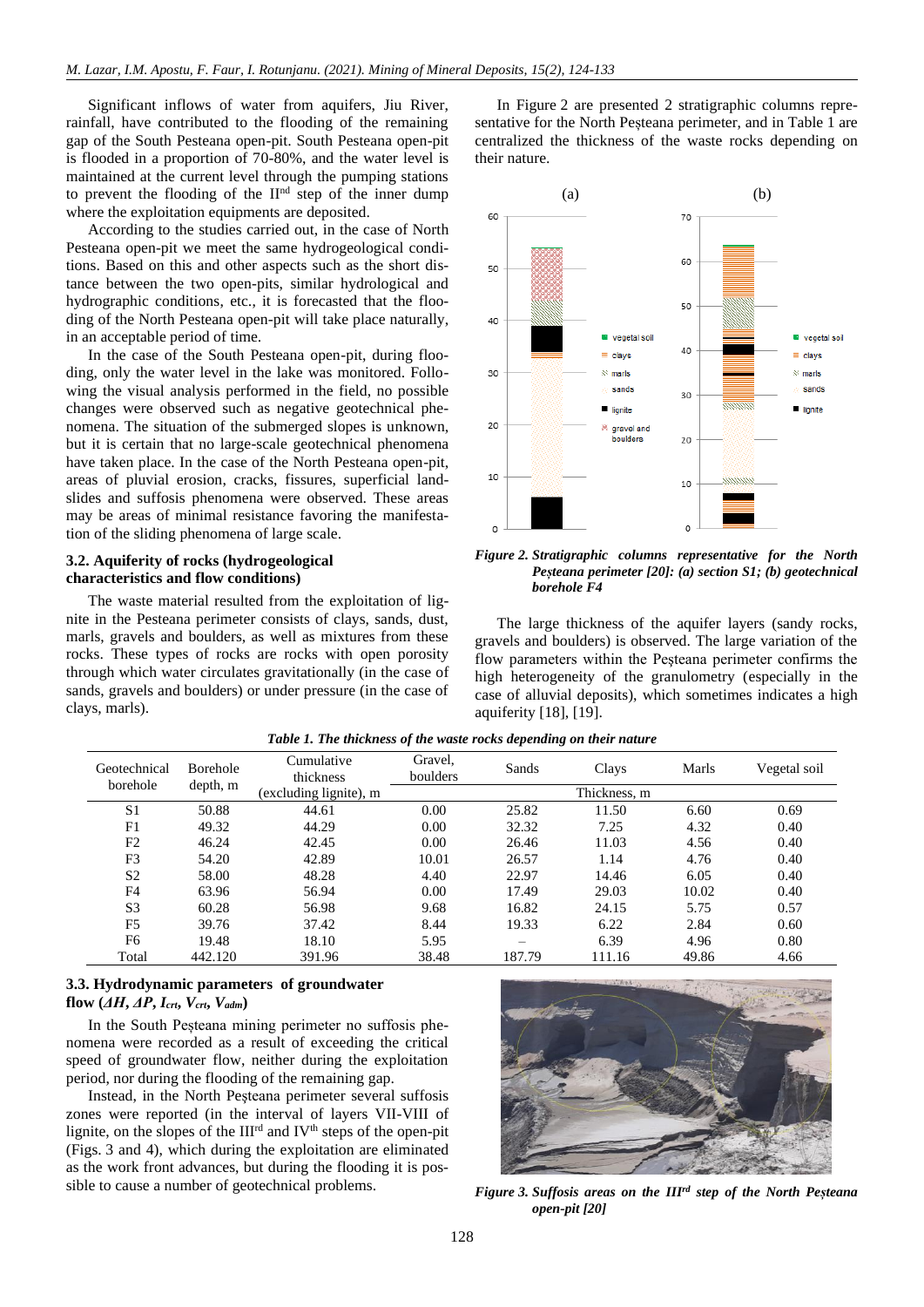

*Figure 4. Areas with suffosis potential [\[18\]](#page-9-0)*

Based on existing boreholes and data (hydrostatic level, piezometric level, piezometric pressure) for the North Peșteana perimeter, the hydraulic gradients, characteristic of phreatic aquifers and for the aquifer located between the VII-VIII lignite layers, were determined (layers of interest; Fig. 5).



*Figure 5. Hydrostatic level of phreatic*

The values obtained (for the phreatic aquifer:  $I = 0.0057$ -0.0107,  $I_{\text{med} \text{} \text{}$  *phreatic* = 0.007619; for the aquifer located between the VII-VIII lignite layers: I = 0.010478-0.029485, *ImedVII-* $V_{VIII}$  = 0.019982 [\[20\]\)](#page-9-2) indicates that the drainage of groundwater takes place in a laminar regime, a favorable condition that does not affect the rock structure and the manifestation of suffosis phenomena. The change of the flow regime in transient or turbulent regime occurred only in the area of discharge of aquifers and over relatively short distances, an area where several suffosis phenomena were identified, but of small magnitude. For the South Pesteana perimeter the available data were insufficient for the calculation of hydraulic gradients, but considering its location in relation to the North Pesteana perimeter, the extent of the aquifer horizon, the absence of suffosis processes, it can be appreciated that the flow took place in laminar regime  $(I \leq 0.1$ -0.2). Table 2 shows the hydrodynamic parameters of groundwater, determined on the basis of known data and calculation formulas (*v* = *I*⋅*kf*, *v*<sub>*crt*</sub> = (0.2-1.2)⋅*kf*, *v*<sub>*adm*</sub> ≤ 0.8 *v*<sub>*crt*</sub>).

The maximum groundwater flow velocity was determined taking into account the maximum values of the hydraulic gradients, respectively of the filtration coefficients, as these values are of special interest. The flow rate shows important variations due to the different nature of the rocks and their non-uniform location.

Major problems can occur after the cessation of exploitation in the North Peșteana perimeter if the suffosis phenomena are manifested at the base of the slope involving the displacement of the rock mass above the suffosis zone. Accelerating the flooding process and submerging these slopes, applying stabilization measures or controlling the water inflow to the remaining gap can considerably reduce the risk of suffosis/sliding.

| Perimeter         | Horizon                                | Filtration coefficient,<br>$k_f$ , m/day | Maximum flow<br>velocity,<br>$v = I_{max}$ $k_{max}$ , m/day | Critical velocity,<br>$v_{\text{crit}}$ , m/day | Admissible velocity,<br>$v_{adm}$ , m/day |
|-------------------|----------------------------------------|------------------------------------------|--------------------------------------------------------------|-------------------------------------------------|-------------------------------------------|
| South<br>Pesteana | Phreatic                               | $3.8 - 96$                               | $\leq 0.38 - 19.2$                                           | $0.8 - 115.2$                                   | $\leq 0.64 - 92.16$                       |
|                   | from the roof<br>of XII lignite layer  | 0.63                                     | $< 0.063 - 0.126$                                            | 0.126-0.756                                     | $\leq 0.101 - 0.605$                      |
|                   | between the X-XII<br>lignite layers    | $0.1 - 4.8$                              | $< 0.01 - 0.96$                                              | $0.02 - 5.76$                                   | $\leq 0.016 - 4.608$                      |
| North<br>Pesteana | Phreatic                               | $3.8 - 43$                               | 0.43                                                         | $0.76 - 51.6$                                   | $\leq 0.608 - 41.28$                      |
|                   | between the VII-VIII<br>lignite layers | $0.62 - 1.71$                            | 0.05                                                         | 0.124-2.052                                     | $< 0.0992 - 1.6416$                       |

*Table 2. The hydrodynamic parameters of groundwater*

If suffosis phenomena occurred during the flooding of the remaining gap of the South Peșteana open-pit, then the risk decreased with the submergence of susceptible slopes. Being flooded in a significant proportion the remaining gap no longer presents major risks in terms of the manifestation of suffosis phenomena.

## **3.4. The geological and hydrogeological factors**

The exploration researches revealed a complete succession of sedimentary formations, starting from the Paleogene and ending with the Superior Pliocene, over which the Quaternary deposits are located, being composed of lignite layers of different thicknesses (from a few centimeters to several meters) and variable extensions, separated from each other by sterile, soft, cohesive and non-cohesive rocks (mostly clayey and sandy rocks) [\[21\].](#page-9-3)

Also, several tectonic accidents (Bălteni fault, Valea cu Apa fault and Peșteana fault) were highlighted with large falls in the northern part of the Peșteana perimeter and with some local undulations in the southern part of the perimeter.

According to the analyzes performed for the North Peșteana open-pit, it was found that the in-situ layers inclines in the opposite direction to the inclination of the slopes (or are horizontal – Figure 6) which represents a favorable situation in terms of slope stability. The thick layers of sandy rocks in the  $III<sup>rd</sup>$  and  $IV<sup>th</sup>$  steps of the open-pit have a low resistance, but their inclination ensured an acceptable stability factor.

The inner dumps (of the South and North Peșteana perimeters) extend from north to south as the work fronts advance and cover the base of the open-pits. These dumps are twinned with the natural land. The contact surface between a dump and the natural land can be a potential sliding surface. Also in the case of the North Peșteana perimeter, it was observed that a part of the foundation of the dump inclines towards the base of the open-pit (forming a potential polygonal sliding surface – Figure 7).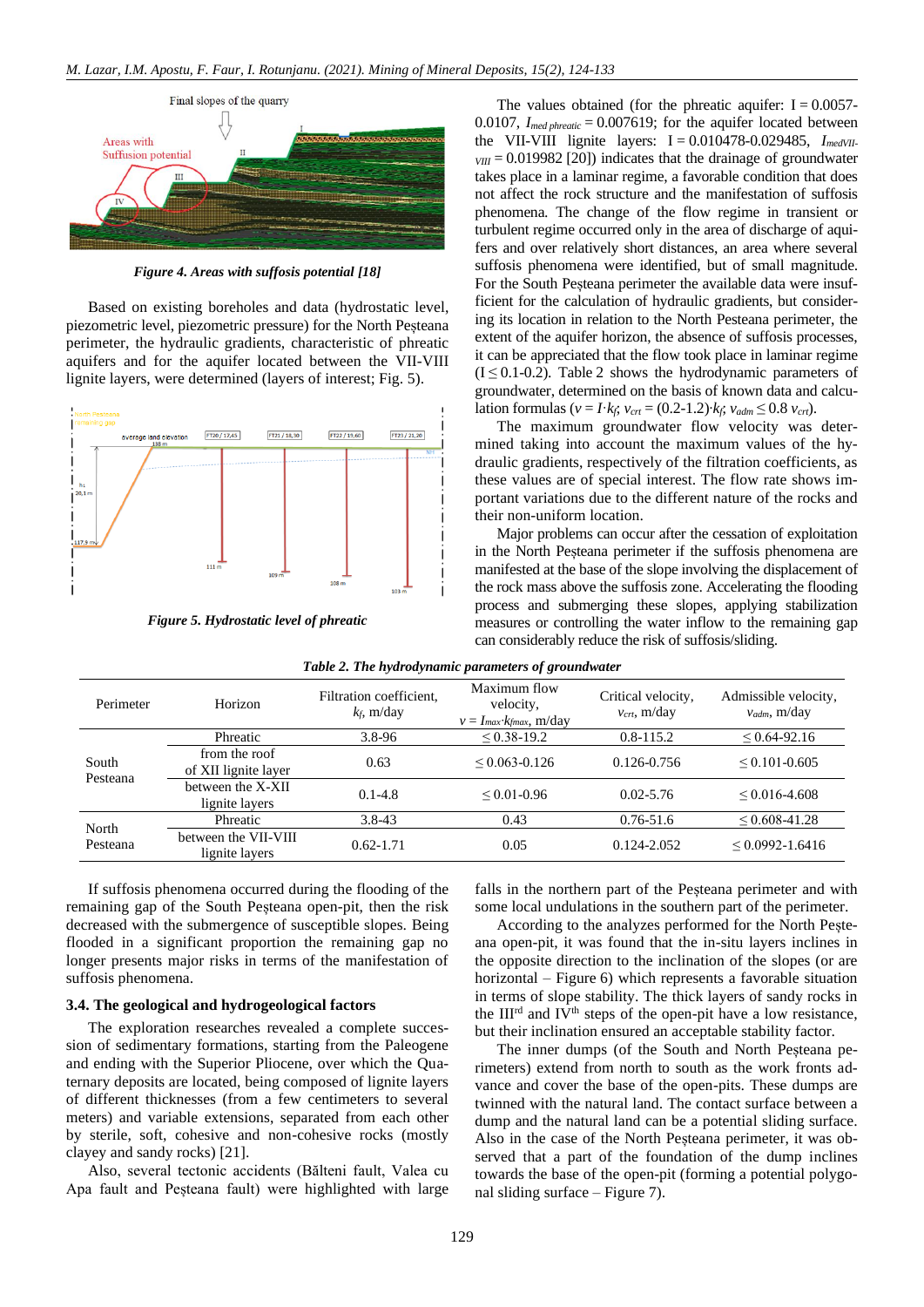

*Figure 6. In-situ layers inclination (final slopes of North Peșteana open-pit)*



*Figure 7. Stability analysis for the system of steps I-II of the inner dump (North Peșteana perimeter; natural drainage conditions)*

However, the stability analyzes indicated an important reserve of stability of the slopes, and this fact is mainly due to the favorable geometric characteristics (heights and slope angles with low values).

In the South and North Peșteana perimeters, no large landslides were recorded, only superficial landslides, which did not endanger the safety of people and/or equipment in the mining perimeters. Laboratory analyzes performed on sandy and clayey rocks clearly indicate the increase in volumetric weight and the reduction of cohesion and the angle of internal friction, thus worsening the geotechnical characteristics under the influence of water (Fig. 8).

The sandy fraction existing in the North Peșteana inner dump ( $\approx$  48%), in the conditions of raising the water level in the dump during the flooding and the manifestation of pore water pressure, can lead to liquefaction problems. The problematic situation occurs when the water in the lake comes in contact with the final slopes of the dump where sandy rocks predominate, as the waste rocks are not represented by a uniform mixture. The creation of favorable conditions in these areas with the flooding of the remaining gap (loose and saturated sandy rocks and the manifestation of water pressure in the pores) can favor the occurrence of the liquefaction phenomenon. According to studies, it was estimated an average risk of liquefaction [\[22\].](#page-9-4) So far, in the South and North Peșteana perimeters, no liquefaction phenomena have been recorded.

If the groundwater flow velocity, in the case of sandy rocks, is high and exceeds the critical velocity, then the fine sand particles are entrained under the action of hydrodynamic pressure, which can lead to the manifestation of suffosis phenomena. The hydraulic gradients indicate that the drainage of groundwater takes place, generally, in a laminar regime.



*Figure 8. Variation of geotechnical characteristics in sandy and clayey rocks: (a) sandy rocks; (b) clayey rocks*

#### **3.5. Natural mechanical and geomechanical factors**

During the lignite exploitation in the South Peșteana perimeter, on the slopes of the open-pit and of the dump, pluvial erosion was manifested, but following the abandonment of the mining works and the revegetation of the slopes during the years, the erosion traces were wiped out (Fig. 9).



*Figure 9. Inner dump slope (South Peșteana perimeter)*

In the North Peșteana mining perimeter, the manifestation of erosion phenomena was observed on the in-situ and dump slopes (Fig. 10). Pluvial erosion generally manifested in the form of small ditches with depths  $< 50$  cm (gutters), and the eroded material was transported and deposited at the base of the slopes.

Pluvial erosion can lead to landslides as a result of affecting the state of stress in the massif, but in the studied perimeters there were no large landslide phenomena caused by erosion.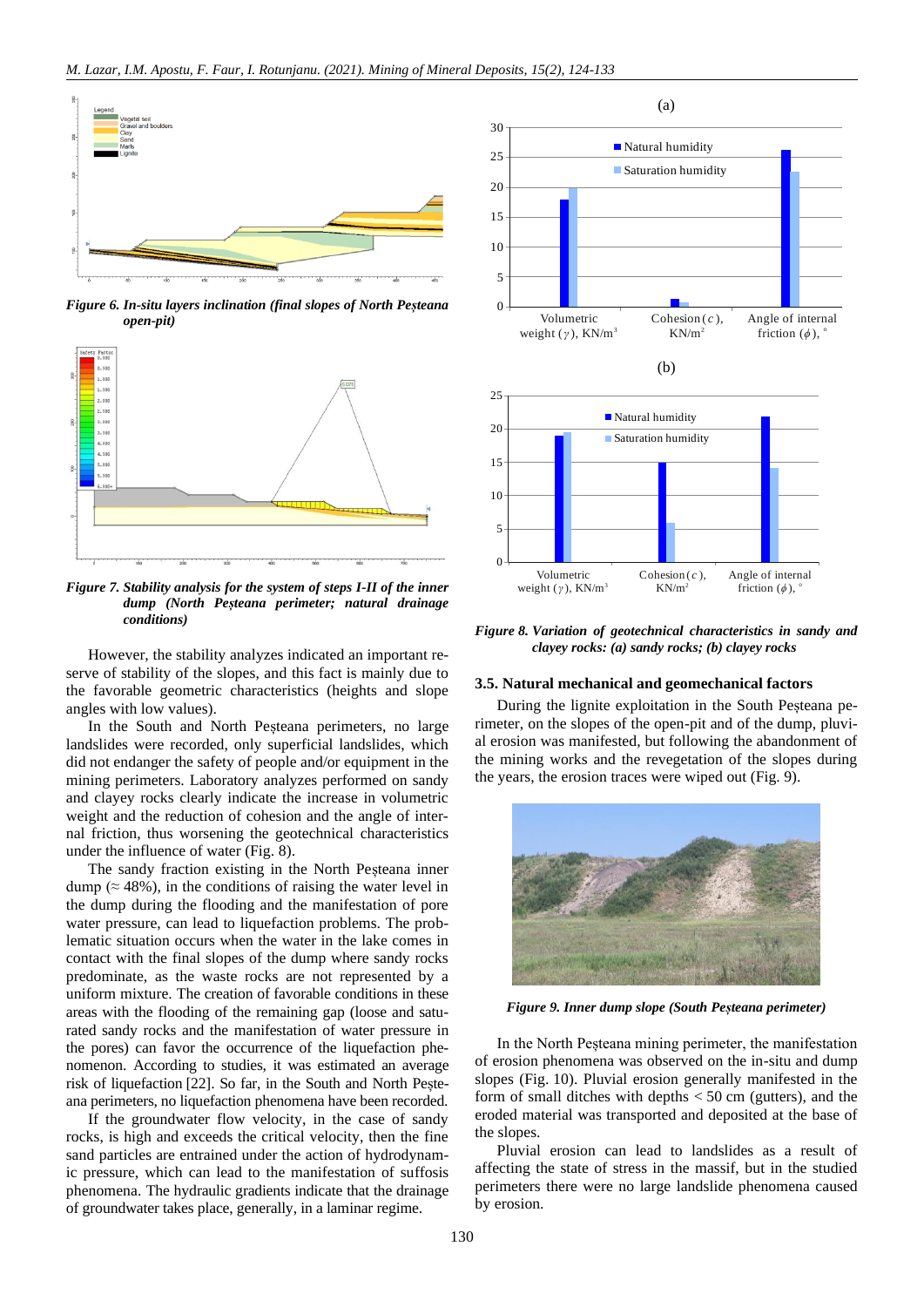



*Figure 10. Pluvial erosion: (a) inner dump slope; (b) in-situ slope – right*

## **3.6. Hydrometeorological and climatic factors**

During periods of drought, under the effect of tensile stresses that occur, cracks are formed and then facilitate the penetration of water and the creation of areas of minimal resistance that can affect the stability of the slopes. An example of crack induced by dry periods of a in situ slope, located on the III<sup>rd</sup> in situ step of North Peșteana perimeter, is presented in Figure 11.



*Figure 11. Deep crack in the IIIrd step of the North Peșteana open-pit*

## **3.7. The anthropogenic factor**

The average depth of the remaining gap of the South Peşteana open-pit is 38 m, and of the remaining gap of the North Peşteana open-pit is 80 m. Regarding the final steps, 2 in situ steps and 4 dumping steps were designed for the South Peșteana open-pit and 4 in situ and dumping steps for the North Peșteana open-pit.

According to the existing reports [\[18\],](#page-9-0) [\[19\],](#page-9-1) the stability of the slopes of the open-pits and inner dumps was ensured by respecting the following geometric elements:

- 1) for South Peșteana open-pit:
- in-situ steps:
- step height: 20 m;
- slope angle: 45°;
- safety berms: 50-150 m;
- general slope angle: 14°;
- dumping steps:
- step height: 15-20 m;
- safety berms: min. 100 m;
- general slope angle: 3°;
- 2) for North Peșteana open-pit:
- in-situ steps:
- step height: 20 m;
- slope angle: 45°;
- safety berms: 100 m;
- general slope angle: 4°-5°;
- dumping steps:
- step height: max 15 m;
- safety berms: min. 100 m;
- general slope angle: 7°.

## **3.8. The seismic factor**

According to the studies performed, in the area of Peşteana perimeter there were no notable earthquakes (with epicenter in the studied area or within the current limits of Romania) that would cause significant effects, so statistically, it is unlikely that earthquakes in the country will have major negative effects in this region [\[18\],](#page-9-0) [\[19\],](#page-9-1) [\[22\]](#page-9-4)[-\[25\].](#page-9-5) Consequently, the seismic influences in the thixotropy process are insignificant.

The vibrations resulting from the operation and traffic of heavy machinery in the open-pit or car traffic on the county road DJ 674 and the national road DN 66 can be neglected. Blasting by explosions is not practiced, so no vibrations were recorded due to this kind of operations.

Even if these significant vibrations, generated by the circulation of heavy machinery, act only during the period of activity of the mining operation, and at the end of the mining activity their action is reduced, the negative effect accumulated during the active period cannot be eliminated. The effect of vibrations is felt through changes in the strength characteristics of rocks (in the sense of their worsening) [\[22\].](#page-9-4)

## **3.9. The biotic factor**

Following the cessation of the exploitation activity in the South Peșteana open-pit, the vegetation, especially grassy, bushes and rarely trees, settled spontaneously on the final steps (on slopes and berms – Figure 12).



*Figure 12. The inner dump of the South Peșteana open-pit revegetated*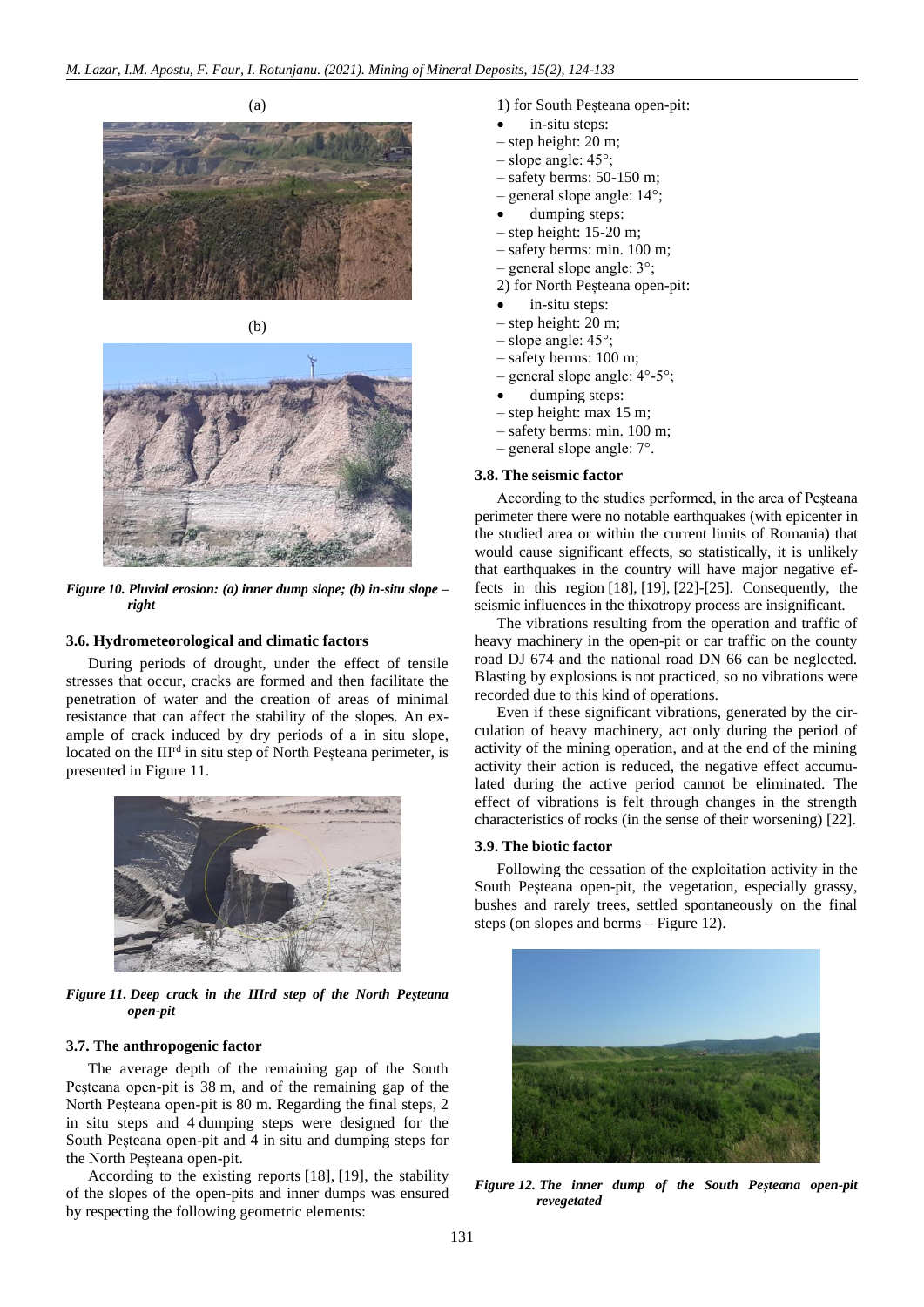Horsetail (*Equisetum arvense*) is an unpretentious plant, which adapts very easily to harsh conditions, such as degraded mining lands. It occupies relatively large areas of land, making a first fixation of the rocks and preparing the land for the installation of herbaceous and tree vegetation. This vegetation contributes to the fixation of the land through roots and enriches the land with organic material, followed by the gradual restoration of the soil that provides, in time, the basis for the installation of the vegetation characteristic to the region. This process can take 5 to 10 years or even longer.

These types of vegetation do not exert a significant pressure on the final slopes, but are distinguished by the positive effects: reduces the processes of pluvial and wind erosion, fixes the land, enriches the land with organic material, etc.

## **3.10. Geochemistry of the rocks**

In the case of the Peșteana mining perimeter, no rocks were found that could potentially generate acid waters.

When flooding of coal open-pits starts, the water comes in contact with coal remains in the dump or with the coal layers from the in-situ slopes. Because sulfur enters the elementary chemical composition of coal, it can generate, in contact with water, acidic water as a result of the decrease of water pH. Although this possibility exists, the analyses performed on the water samples taken from Pesteana perimeter, does not confirm this hypothesis [\[11\],](#page-8-9) [\[21\].](#page-9-3)

#### **4. Conclusions**

From the presentation of these factors, which influence the stability of in situ and dump slopes and consequently of the flooded remaining gaps, results their interdependence and cumulative action which in most cases materializes by worsening the strength characteristics of rocks and changing the state of stress and deformations in the rock mass. A qualitative and quantitative evaluation of them is required to eliminate the negative geotechnical phenomena and especially of the landslides and plastic flows in the rock massifs.

In the studied mining perimeter (Pesteana perimeter formed by South Pesteana and North Pesteana mining perimeters), it was found that the factors influencing the velocity and duration of the flooding process are favorable for this purpose, the presence of aquifer horizons formed by aquifer rocks with open porosity, with thicknesses of meters and tens of meters, development in the meadow area of the river Jiu which contributes to natural flooding ensuring a significant inflow of water), but may create some problems in terms of slope stability as a result of the negative effect of rock humidity, the manifestation of pore water pressure and hydrodynamic pressure.

Among the factors that negatively influence the stability of in-situ and dump slopes in the Pesteana perimeter, besides hydrogeological factors, we can also list the geological ones (presence of thick sandy layers with low resistance characteristics), hydrometeorological and climatic (rock humidity variations – from saturated to dry, the appearance of cracks, fissures, the negative effect of the freeze-thaw process, rock alteration), natural mechanical (erosion processes). In the South and North Peșteana perimeters, no large landslides were recorded, only superficial landslides. In the South Peșteana mining perimeter no suffosis phenomena were recorded before or during the flooding, but in the North Peşteana perimeter several suffosis zones were reported before the flooding and possible problems could arise during the flooding process.

Among the factors that influence the stability of the slopes, anthropogenic and biotic factors have positive action in the case of Pesteana perimeter due to the appropriate dimensioning of the working and dumping steps, the spontaneous installation of vegetation on the dump, reduction or elimination of the erosion effect, etc.

As a general conclusion, the evaluation of factors influencing the flooding process is important for establishing the right measures for the recovery and reuse of former coal open-pits, so as to ensure the necessary safety condition during the flooding and also after it.

#### **Acknowledgements**

The research presented in this paper has been conducted within the RAFF project (Risk Assessment of Final Pits During Flooding) co-financed by the Research Fund for Coal and Steel (RFCS) under the Grant Agreement No-847299-RAFF.

#### **References**

- <span id="page-8-0"></span>[1] McCullough, C.D., & Lund, M.A. (2006). Opportunities for sustainable mining pit lakes in Australia. *Mine Water and the Environment*, *25*(4), 220-226. <https://doi.org/10.1007/s10230-006-0136-0>
- <span id="page-8-1"></span>[2] McCullough, C.D., Schultze, M., & Vandenberg, J. (2020). Realizing beneficial end uses from abandoned pit lakes. *Minerals*, (10), 133. <https://doi.org/10.3390/min10020133>
- <span id="page-8-2"></span>[3] Schultze, M., Pokrandt, K.H., & Hille, W. (2010). Pit lakes of the Central German lignite mining district: Creation, morphometry and water quality aspects. *Limnologica*, (40), 148-155. <https://doi.org/10.1051/matecconf/202030500040>
- <span id="page-8-3"></span>[4] Mborah, C.H., Bansah, K.J., & Boateng, M.K. (2016). Evaluating Alternate Post-Mining Land-Uses: A Review. *Environment and Pollution*, *5*(1). <https://doi.org/10.5539/ep.v5n1p14>
- <span id="page-8-4"></span>[5] Gammons, C.H., Harris, L.N., Castro J.M., Cott, P.A., & Hanna, B.W. (2009). Creating lakes from open pit mines: processes and considerations – with emphasis on northern environments. *Canadian Technical Report of Fisheries and Aquatic Sciences*, *2826*(IX), 106 p.
- <span id="page-8-5"></span>[6] Lazar, M., Faur, F., & Apostu, I.M. (2020). Influence of the flooding speed of former lignite open pits on the stability of final slopes. *MATEC Web of Conferences*, (305), 00040. <https://doi.org/10.1051/matecconf/202030500040>
- <span id="page-8-6"></span>[7] Shapoval, V., Shashenko, O., Hapieiev, S., Khalymendyk, O., & Andrieiev, V. (2020). Stability assessment of the slopes and side-hills with account of the excess pressure in the pore liquid. *Mining of Mineral Deposits*, *14*(1), 91-99. <https://doi.org/10.33271/mining14.01.091>
- [8] Entov, V.M., & Malakhova, T.A. (1974). Changes in the strain-stressed state of rock bodies following changes of pressure in a liquid-saturated stratum. *Mekhanika Tverdogo Tela*, (6), 53-65.
- [9] Abdellah, W.R., Hussein, M.Y., & Imbabi, S.S. (2020). Rock slope stability analysis using shear strength reduction technique (SSRT) – case histories. *Mining of Mineral Deposits*, *14*(2), 16-24. <https://doi.org/10.33271/mining14.02.016>
- <span id="page-8-7"></span>[10] Goodman, R.E. (1989). *Introduction to rock mechanics*. New York, United States: Wiley.
- <span id="page-8-9"></span>[11] Apostu, I.M., Lazar, M., & Faur, F (2020). A model to evaluate the flooding opportunity and sustainable use of former open-pits. *Sustainability*, *12*(21), 9275[. https://doi.org/10.3390/su12219275](https://doi.org/10.3390/su12219275)
- <span id="page-8-10"></span>[12] Lazăr, M. (2010). *Rehabilitation of degraded land*. Bucharest, Romania: Universitas.
- <span id="page-8-13"></span>[13] Lazăr, M., & Faur, F. (2015). *Stability and arrangement of artificial and natural slopes – calculation examples*. Bucharest, Romania: Universitas.
- <span id="page-8-12"></span><span id="page-8-11"></span>[14] Stănciucu, M. (2018). *Slopes stability*. Bucharest, Romania: Tehnical. [15] Pazdro, Z., & Kozerski, B. (1990). *General hydrogeology*. Warsaw, Poland: Geological PH.
- [16] Bajcar, A. (2007). *Slope stability in the final phase of decommissioning of brown coal open-pit mines*. Wrocław, Poland: Politechnika Wrocławska.
- <span id="page-8-8"></span>[17] Castendyk, D.N., & Eary, L.E. (2009). *Mine pit lakes characteristics, predictive modeling, and sustainability. Management technologies for metal mining influenced water*. Littleton, Colorado: Society for Mining, Metallurgy & Exploration.